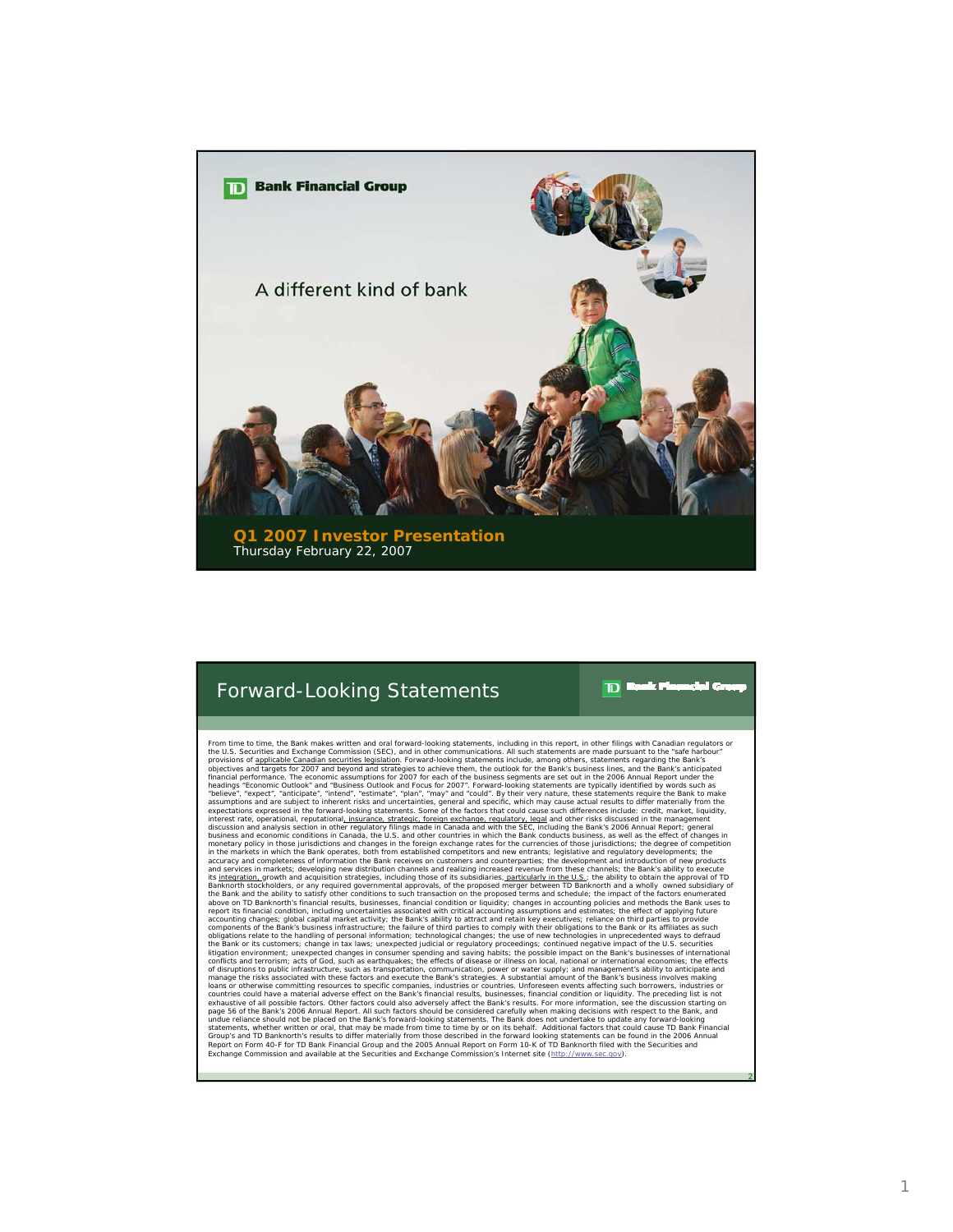

|                             | Q1 2007 Highlights                                                                                                                                                                                                                                                                                                                                                                                                                                                                                                                                                                                                                                                                                                                                             |        |           |                           |           | an a mar<br>Ю                     |  |
|-----------------------------|----------------------------------------------------------------------------------------------------------------------------------------------------------------------------------------------------------------------------------------------------------------------------------------------------------------------------------------------------------------------------------------------------------------------------------------------------------------------------------------------------------------------------------------------------------------------------------------------------------------------------------------------------------------------------------------------------------------------------------------------------------------|--------|-----------|---------------------------|-----------|-----------------------------------|--|
|                             | Net income \$MM (based on segment results, adjusted where applicable)                                                                                                                                                                                                                                                                                                                                                                                                                                                                                                                                                                                                                                                                                          |        |           |                           |           |                                   |  |
|                             |                                                                                                                                                                                                                                                                                                                                                                                                                                                                                                                                                                                                                                                                                                                                                                | Q1/06  | Q4/06     | Q1/07                     | YoY       | QoQ                               |  |
|                             | Canadian Retail <sup>1</sup>                                                                                                                                                                                                                                                                                                                                                                                                                                                                                                                                                                                                                                                                                                                                   | \$581  | $$596$ \$ | 666                       | 15%       | 12%                               |  |
|                             | U.S. Retail <sup>2</sup>                                                                                                                                                                                                                                                                                                                                                                                                                                                                                                                                                                                                                                                                                                                                       | 98     | 116       | 128                       | 31%       | 10%                               |  |
|                             | Wholesale                                                                                                                                                                                                                                                                                                                                                                                                                                                                                                                                                                                                                                                                                                                                                      | 199    | 146       | 197                       |           | $-1\% - 35\%$                     |  |
|                             | Corporate                                                                                                                                                                                                                                                                                                                                                                                                                                                                                                                                                                                                                                                                                                                                                      | (43)   | 17        | 18                        | <b>NM</b> | <b>NM</b>                         |  |
|                             | Adjusted net income <sup>3</sup>                                                                                                                                                                                                                                                                                                                                                                                                                                                                                                                                                                                                                                                                                                                               | \$835  | \$875     | \$1,009                   | 21%       | 15%                               |  |
|                             | Reported EPS (diluted)                                                                                                                                                                                                                                                                                                                                                                                                                                                                                                                                                                                                                                                                                                                                         | \$3.20 | \$1.04    | \$1.26                    | $-61%$    | 21%                               |  |
|                             | Adjusted EPS (diluted)                                                                                                                                                                                                                                                                                                                                                                                                                                                                                                                                                                                                                                                                                                                                         | \$1.15 | \$1.20    | \$1.38                    | 20%       | 15%                               |  |
|                             | Tier 1 capital<br>Tangible common equity                                                                                                                                                                                                                                                                                                                                                                                                                                                                                                                                                                                                                                                                                                                       | 8.8%   | 9.1%      | 11.9% 12.0% 11.9%<br>9.0% |           | $0.0\% -0.1\%$<br>$0.2\% - 0.1\%$ |  |
| $\frac{1}{2}$ .<br>results. | Explained in footnote 1 on slide 7.<br>Explained in footnote1 on slide 18.<br>The Bank's financial results prepared in accordance with GAAP are referred to as "reported" results. The Bank also utilizes<br>"adjusted"earnings (i.e., reported earnings excluding "items of note", net of tax) to assess each of its businesses and measure overall<br>Bank performance. Adjusted net income, adjusted earnings per share (EPS) and related terms used in this presentation are not<br>defined terms under GAAP and may not be comparable to similar terms used by other issuers. See "How the Bank Reports" in the Q1<br>2007 Report To Shareholders (td.com/investor) for an explanation and a reconciliation of adjusted earnings to reported basis (GAAP) |        |           |                           |           |                                   |  |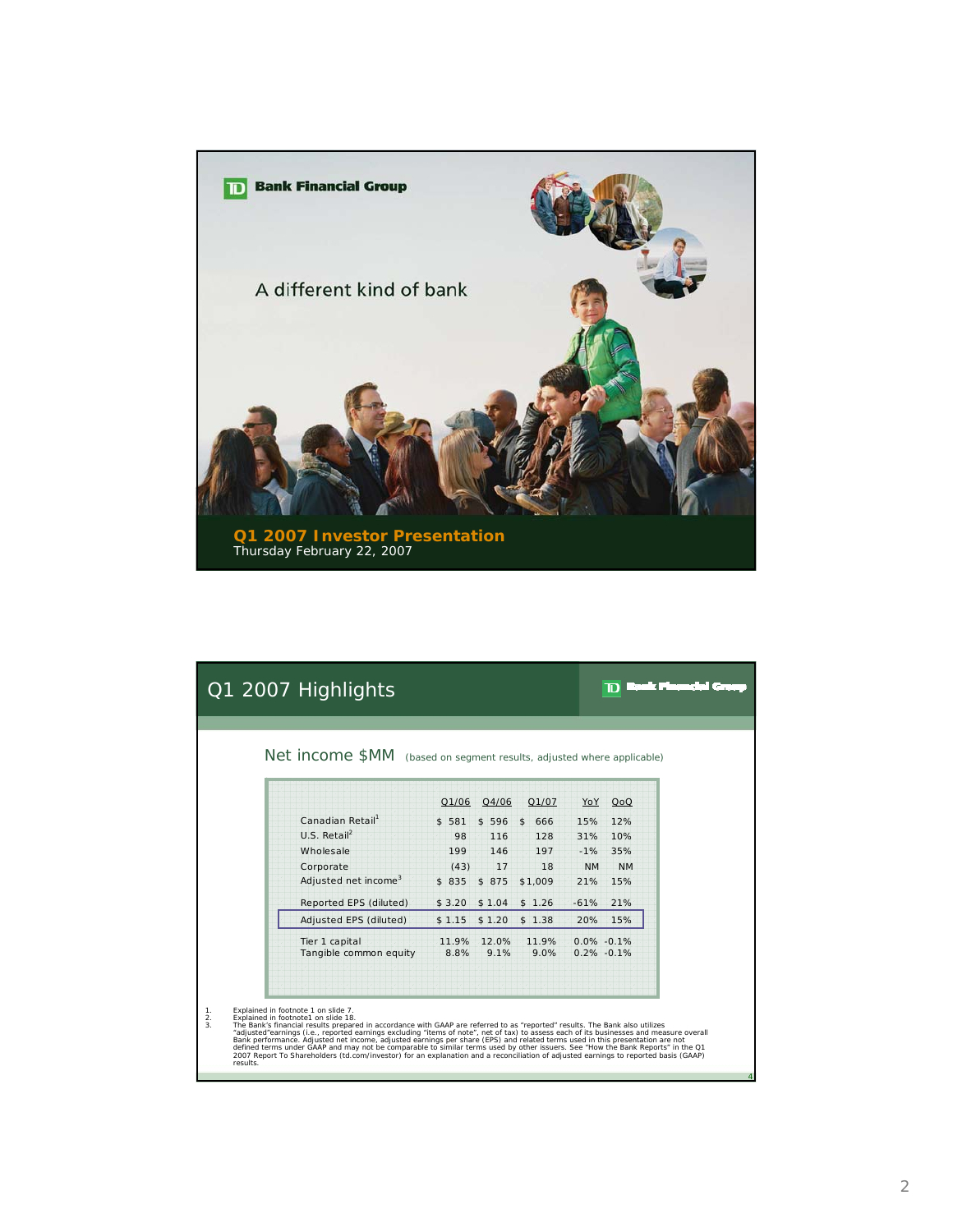|                                                                                 |                  | \$ MM             | EPS        |
|---------------------------------------------------------------------------------|------------------|-------------------|------------|
| Reported net income and EPS                                                     |                  | \$921             | \$1.26     |
| I tems of note                                                                  | Pre-Tax<br>\$ MM | Post-Tax<br>\$ MM | <b>EPS</b> |
| Amortization of intangibles                                                     | \$118            | \$83              | \$0.11     |
| Change in fair value of Credit Default Swaps<br>hedging the corporate loan book | \$8              | \$5               | \$0.01     |
| <b>Excluding above items of note</b>                                            |                  |                   | <b>EPS</b> |
| Adjusted net income and EPS                                                     |                  | \$1,009           | \$1.38     |

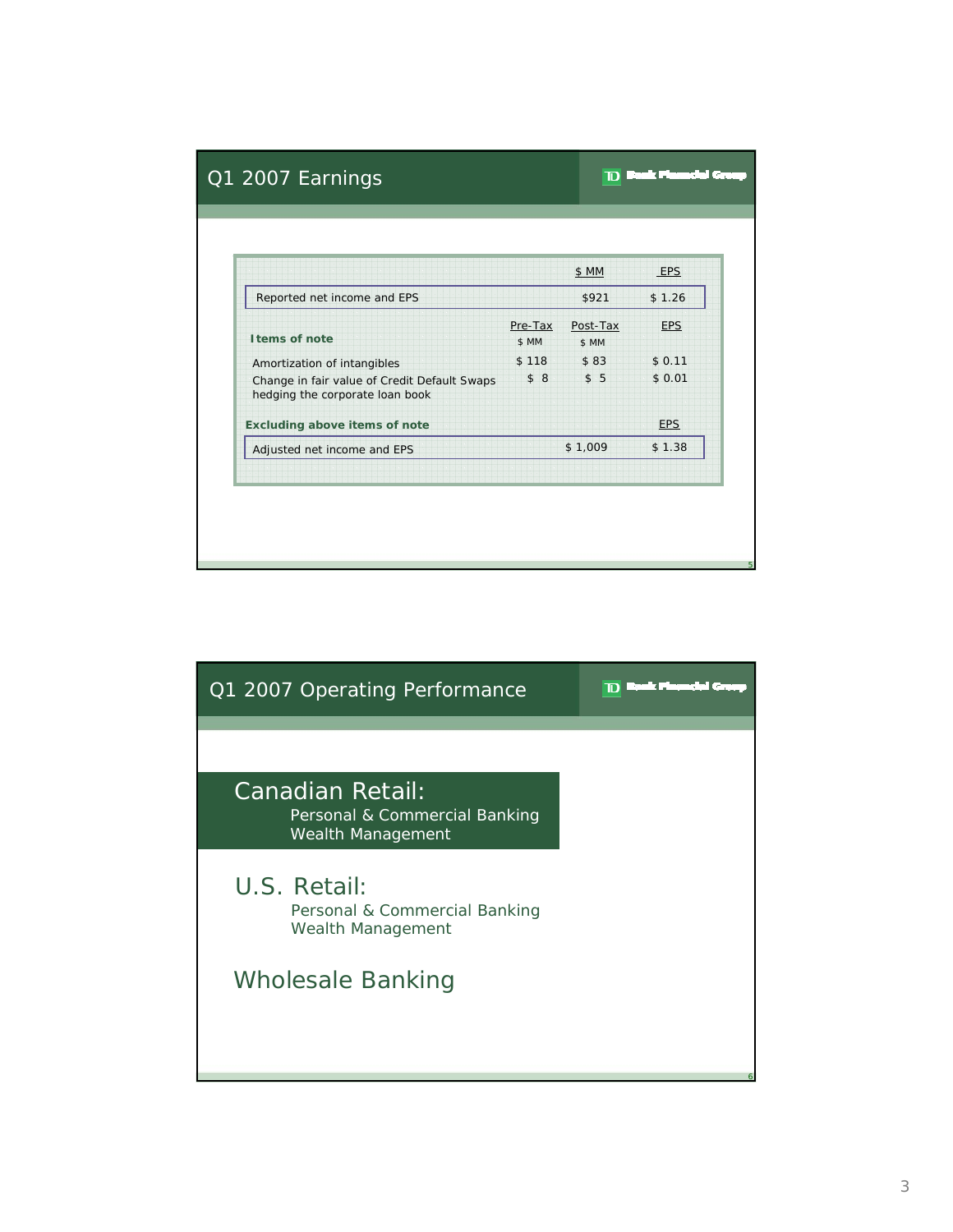| YoY             | QoQ                                                                                                                                                                                                                                                                                                                                                                      |
|-----------------|--------------------------------------------------------------------------------------------------------------------------------------------------------------------------------------------------------------------------------------------------------------------------------------------------------------------------------------------------------------------------|
| 12%             | 4%                                                                                                                                                                                                                                                                                                                                                                       |
| 39%             | 5%                                                                                                                                                                                                                                                                                                                                                                       |
| 8%              | 0%                                                                                                                                                                                                                                                                                                                                                                       |
| 15%             | 12%                                                                                                                                                                                                                                                                                                                                                                      |
| $-1.8\% -2.6\%$ |                                                                                                                                                                                                                                                                                                                                                                          |
|                 |                                                                                                                                                                                                                                                                                                                                                                          |
|                 | "Canadian Retail" results in this presentation consist of Canadian Personal and Commercial Banking business segment results<br>included in the Bank's reports to shareholders for the relevant periods and Canadian Wealth Management results, a subset of the<br>Wealth Management business segment results of the Bank, as explained on slide 14 of this presentation. |

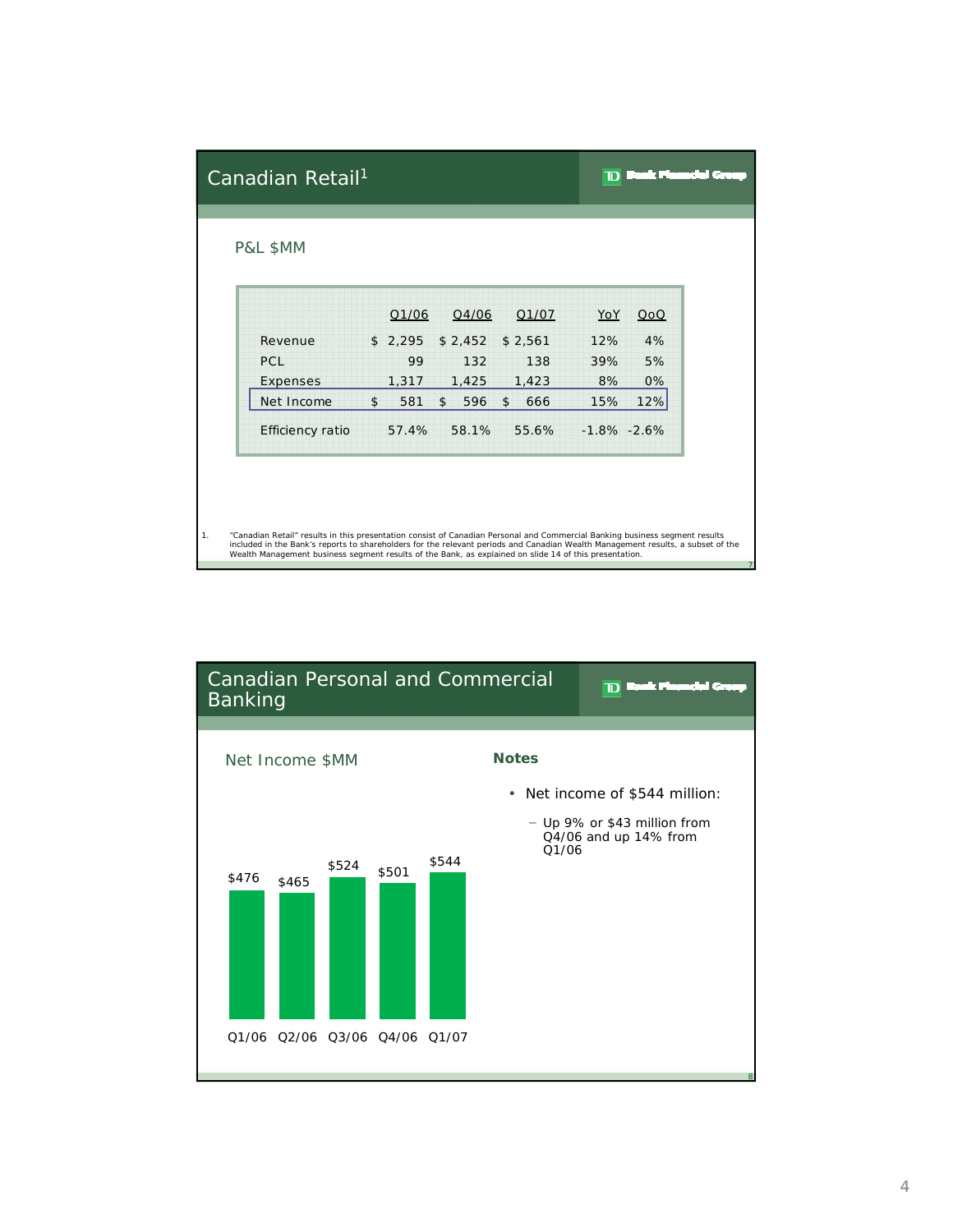

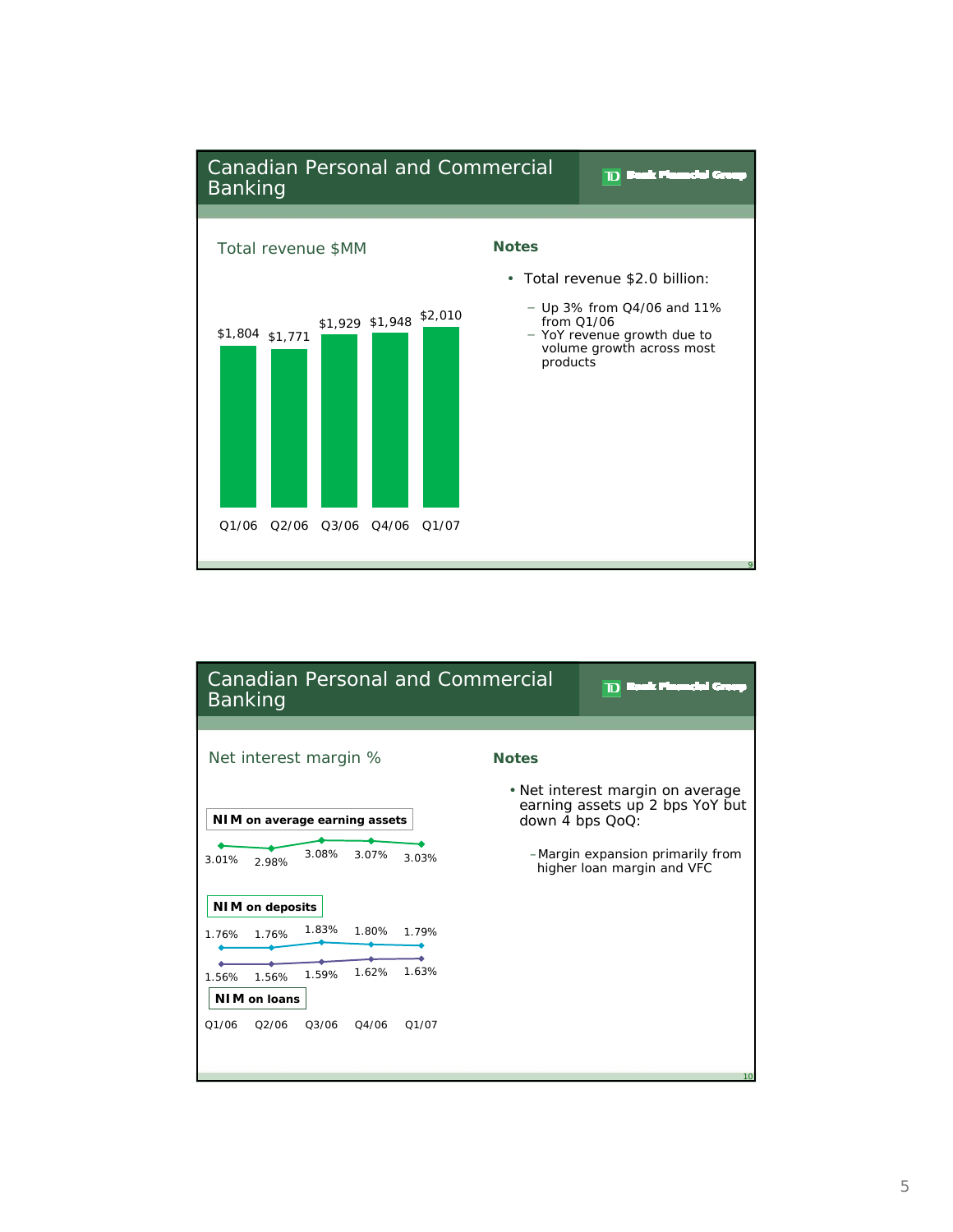

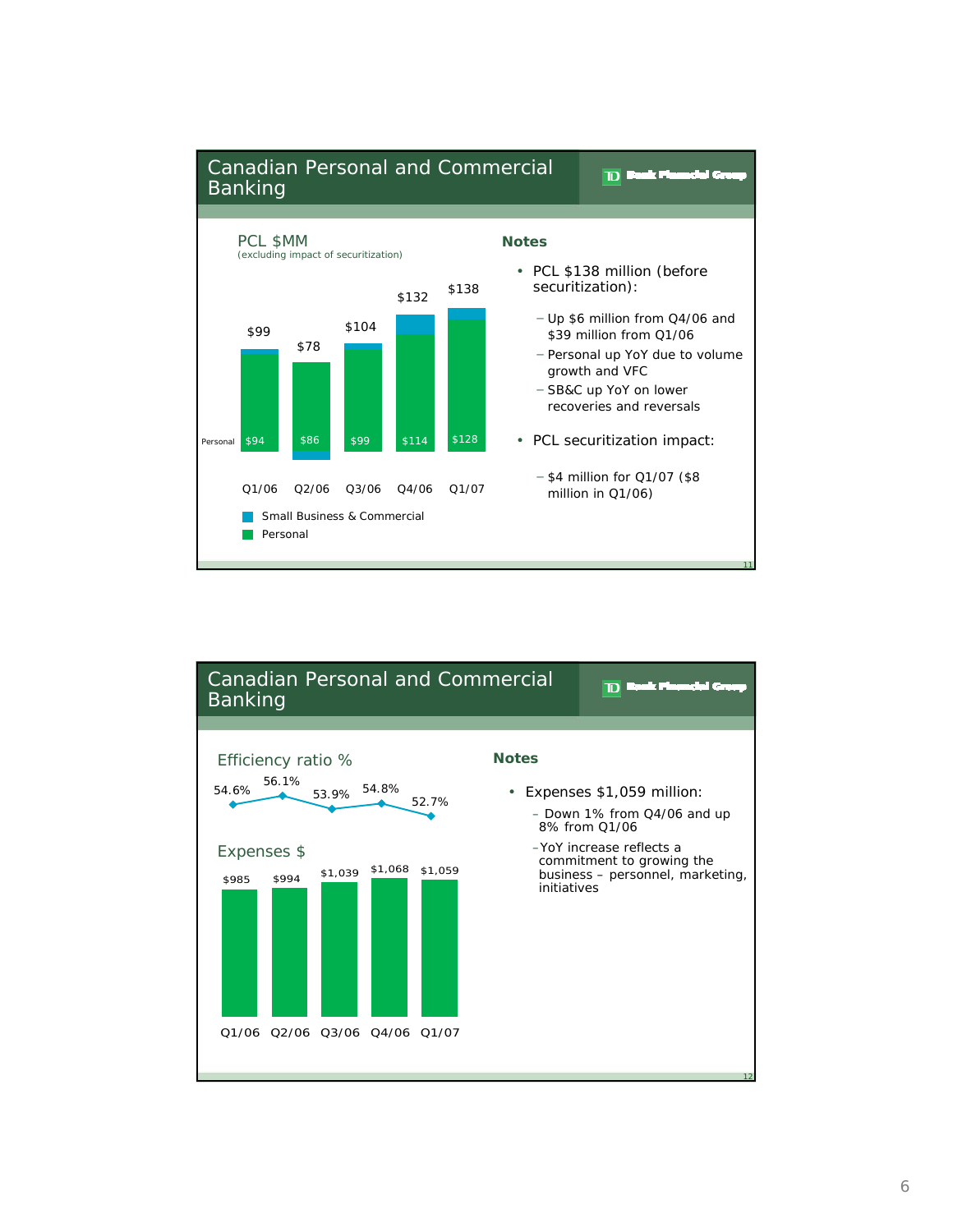| <b>Canadian Personal and Commercial</b><br>Banking |                                                |                   |                                                                                       |                   | a a secondo de<br>D                                                                                                                                                                                                                                                  |
|----------------------------------------------------|------------------------------------------------|-------------------|---------------------------------------------------------------------------------------|-------------------|----------------------------------------------------------------------------------------------------------------------------------------------------------------------------------------------------------------------------------------------------------------------|
|                                                    | Market share trend %                           |                   |                                                                                       |                   |                                                                                                                                                                                                                                                                      |
| 21.34%                                             | 21.39%                                         | 21.34%            | Personal loans & deposits <sup>1</sup> (including securitized loan amounts)<br>21.49% | 21.40%            | <b>Total personal deposits</b>                                                                                                                                                                                                                                       |
| 20.09%                                             | 20.09%                                         | 20.07%            | 20.09%                                                                                | 20.22%            | <b>Total personal loans</b>                                                                                                                                                                                                                                          |
| 01/06<br>Nov 2005                                  | 02/06<br>Feb 2006                              | 03/06<br>May 2006 | 04/06<br>Aug 2006                                                                     | O1/07<br>Nov 2006 |                                                                                                                                                                                                                                                                      |
| Business Ioans <sup>2</sup><br>16.88%              | 17.28%                                         | 17.59%            | 17.54%                                                                                | 17.68%            | <b>Small business loans</b>                                                                                                                                                                                                                                          |
|                                                    |                                                |                   |                                                                                       |                   |                                                                                                                                                                                                                                                                      |
| 8.71%                                              | 8.64%                                          | 8.63%             | 8.73%                                                                                 | 8.79%             | Other business loans                                                                                                                                                                                                                                                 |
| $Sep-05$                                           | $Dec-05$                                       | Mar-06            | $Jun-06$                                                                              | $Sep-06$          |                                                                                                                                                                                                                                                                      |
|                                                    | other banks from January 2006 to October 2006. |                   |                                                                                       |                   | 1. Deposit market share has changed from Q4/06 presentation due to the restatement by OSFI of Personal Term deposit volumes of<br>2. Small business loans (<250K) and Other business loans (250K to 5MM) share to September 2006. Source: CBA Business Lending<br>13 |

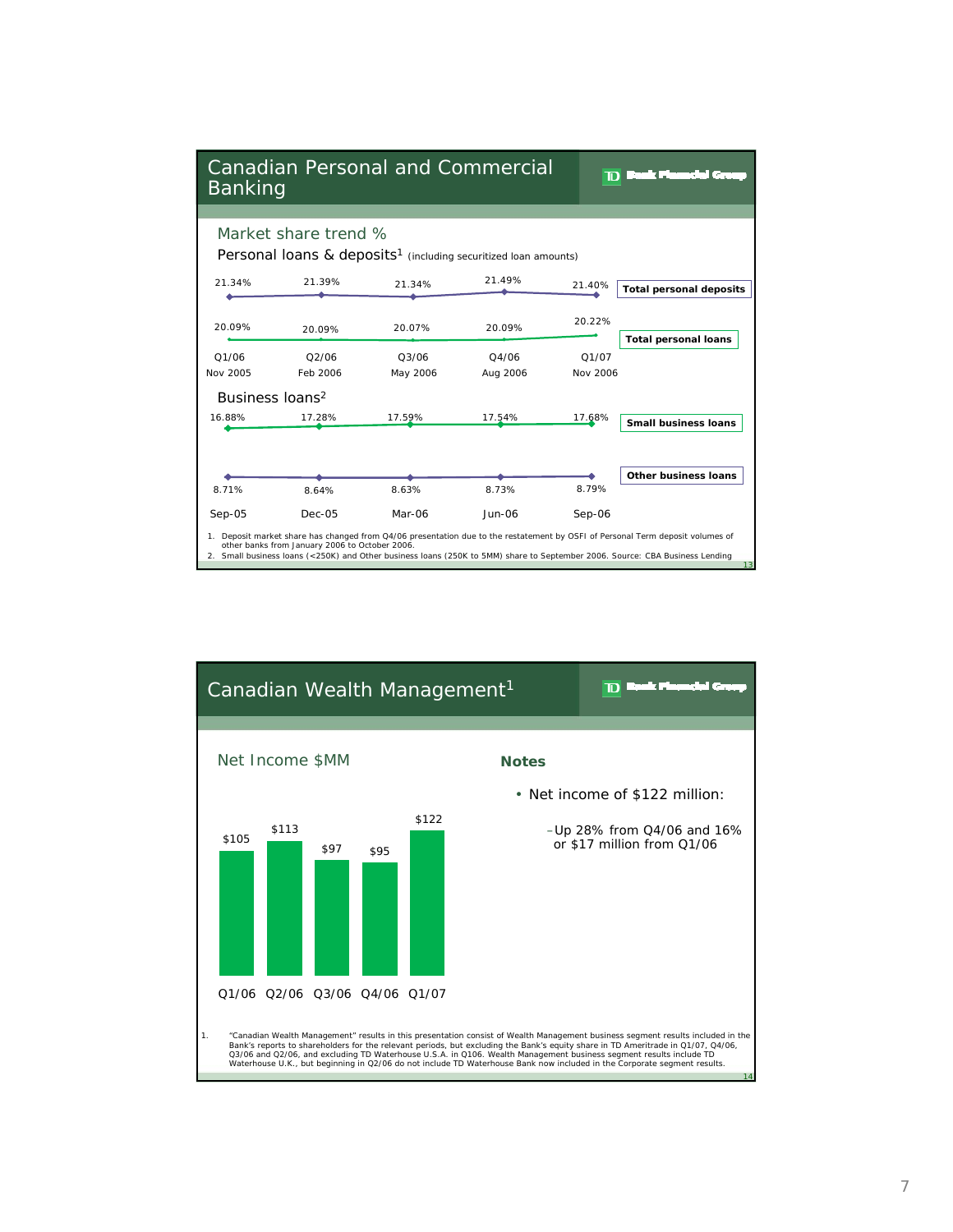

|                 |                           | Canadian Wealth Management       |                    | D      | n di secondo dell'<br>letti. |
|-----------------|---------------------------|----------------------------------|--------------------|--------|------------------------------|
| Long-term funds |                           | Mutual Fund Market share trend % |                    |        |                              |
| 21.09%          | 21.18%                    | 21.18%                           | 21.30%             | 21.34% | <b>Banks</b>                 |
| 6.57%           | 6.65%                     | 6.73%                            | 6.75%              | 6.76%  | Industry                     |
| 01/06           | O2/06                     | 03/06                            | O <sub>4</sub> /06 | 01/07  |                              |
|                 | <b>Money market funds</b> |                                  | <b>Banks</b>       |        |                              |
| 26.06%          | 26.68%                    | 26.68%                           | 26.39%             | 27.21% |                              |
| 20.12%          | 20.58%                    | 20.21%                           | 20.30%             | 20.35% | Industry                     |
| Q1/06           | Q2/06                     | Q3/06                            | Q4/06              | Q1/07  | 16                           |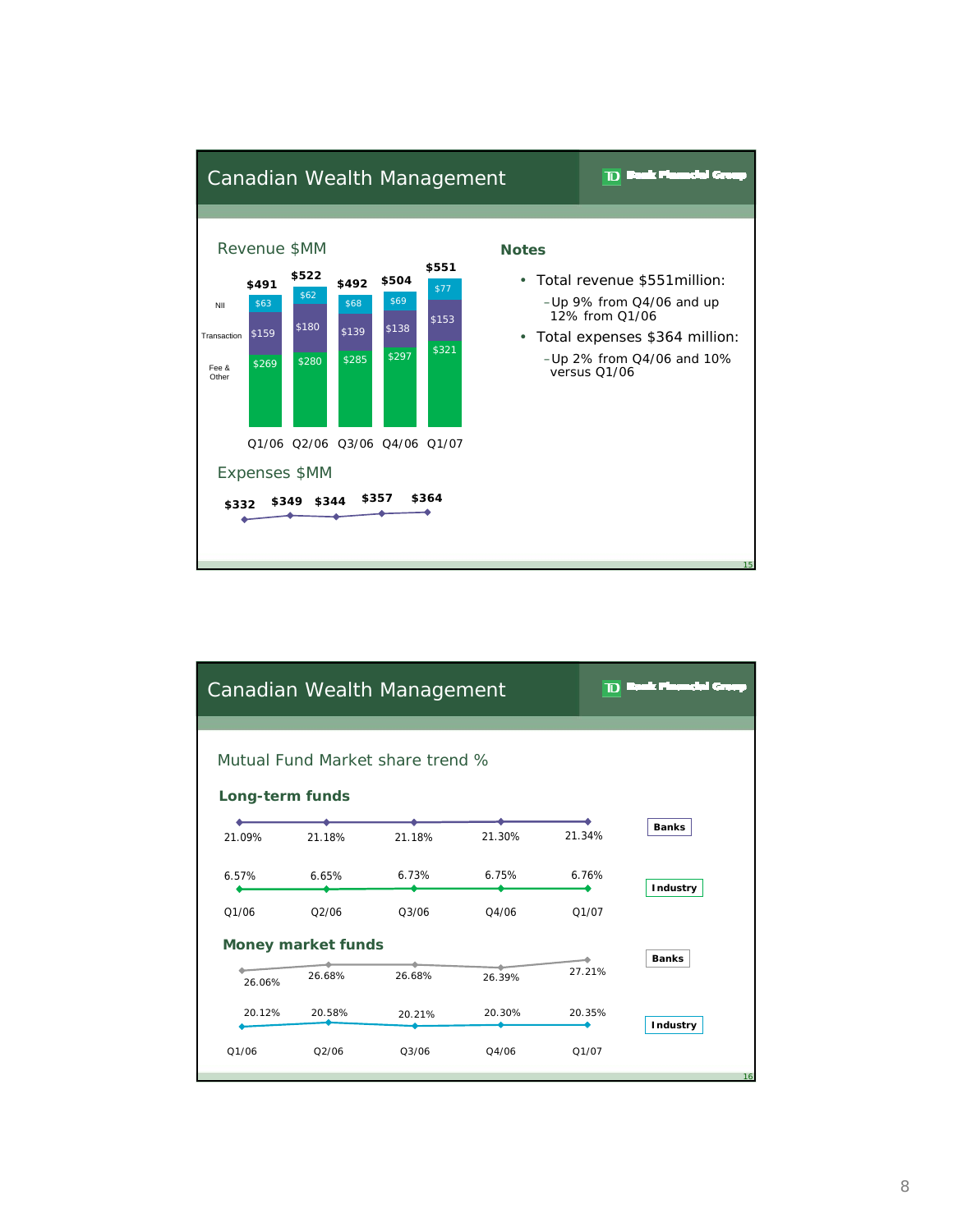

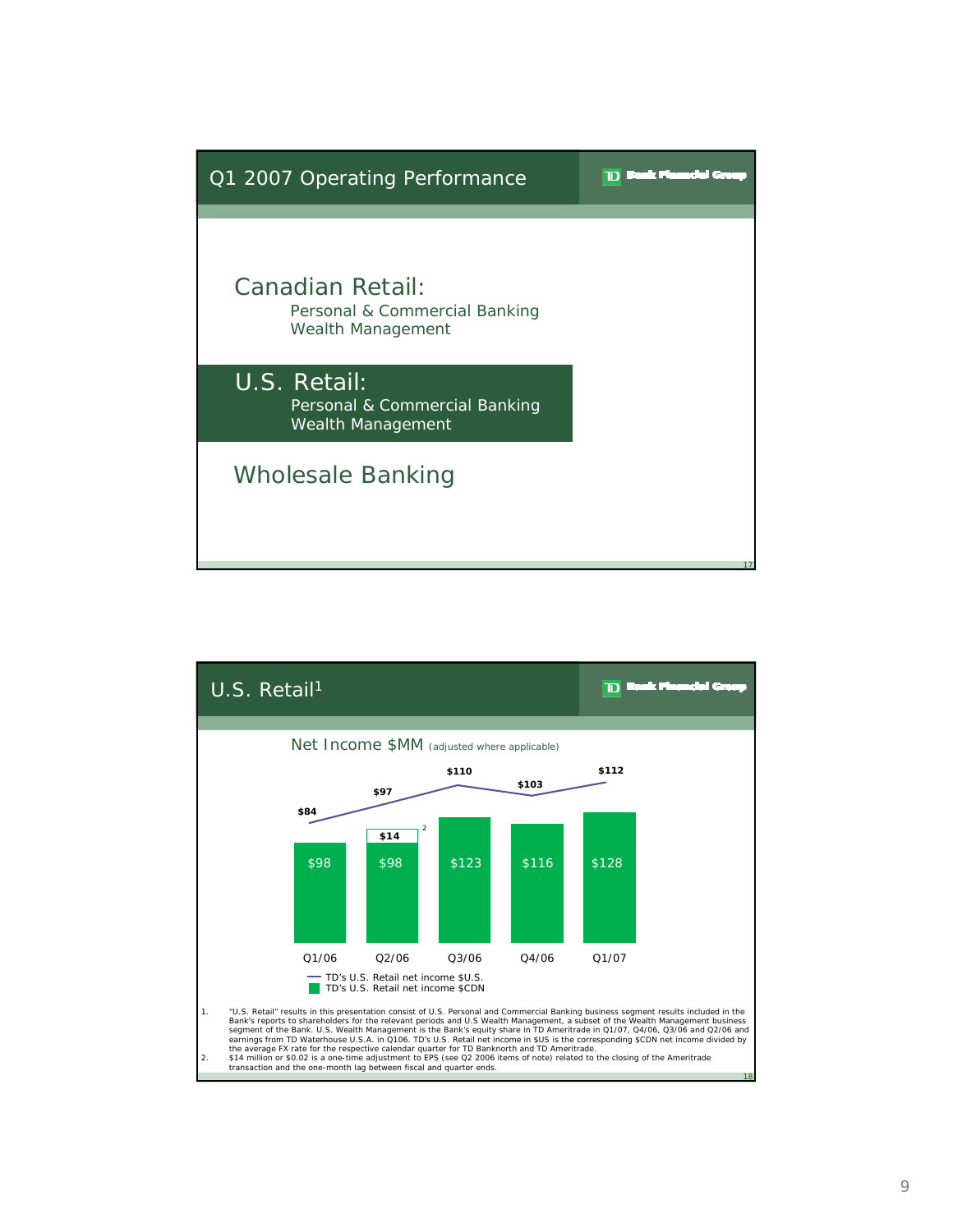

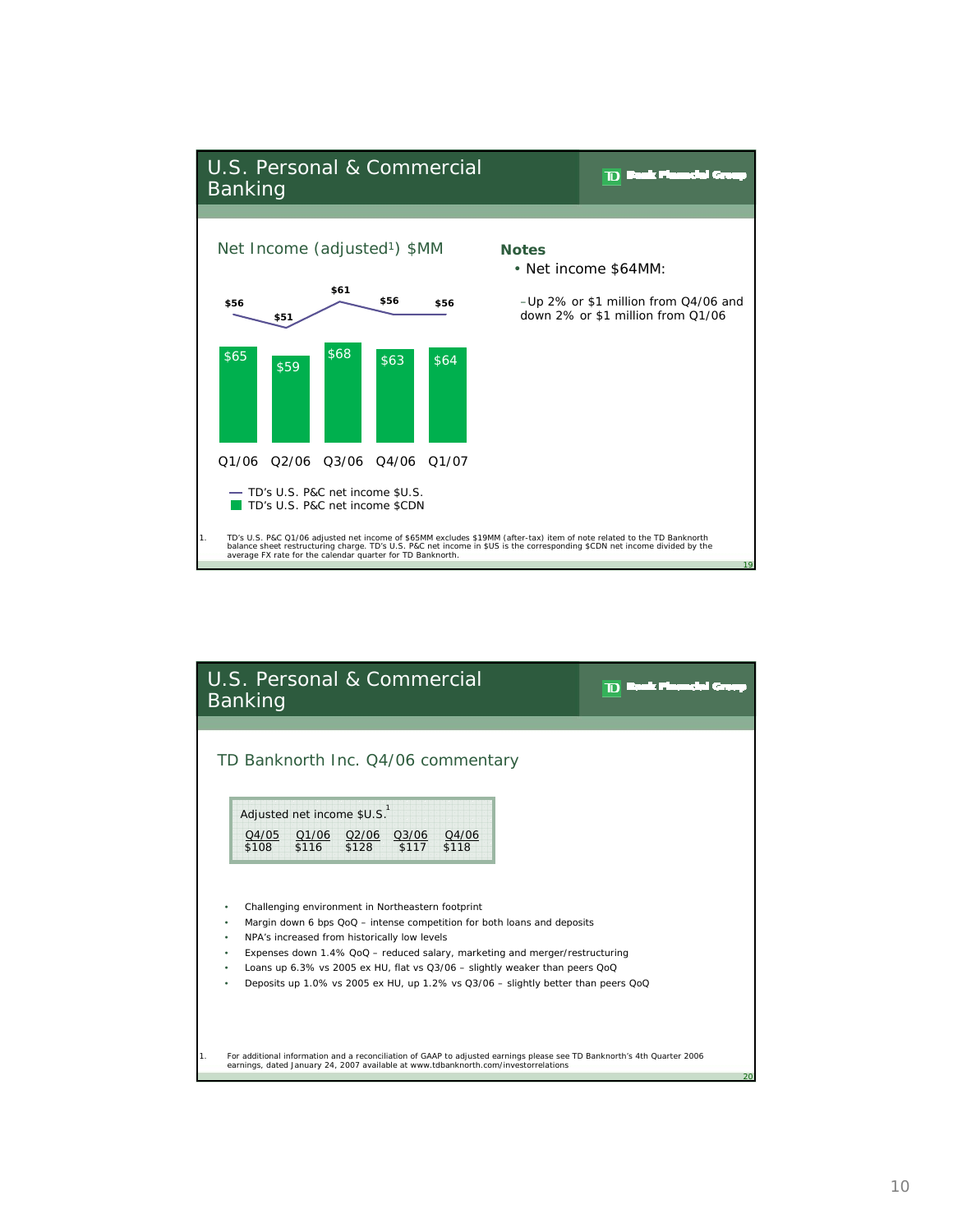

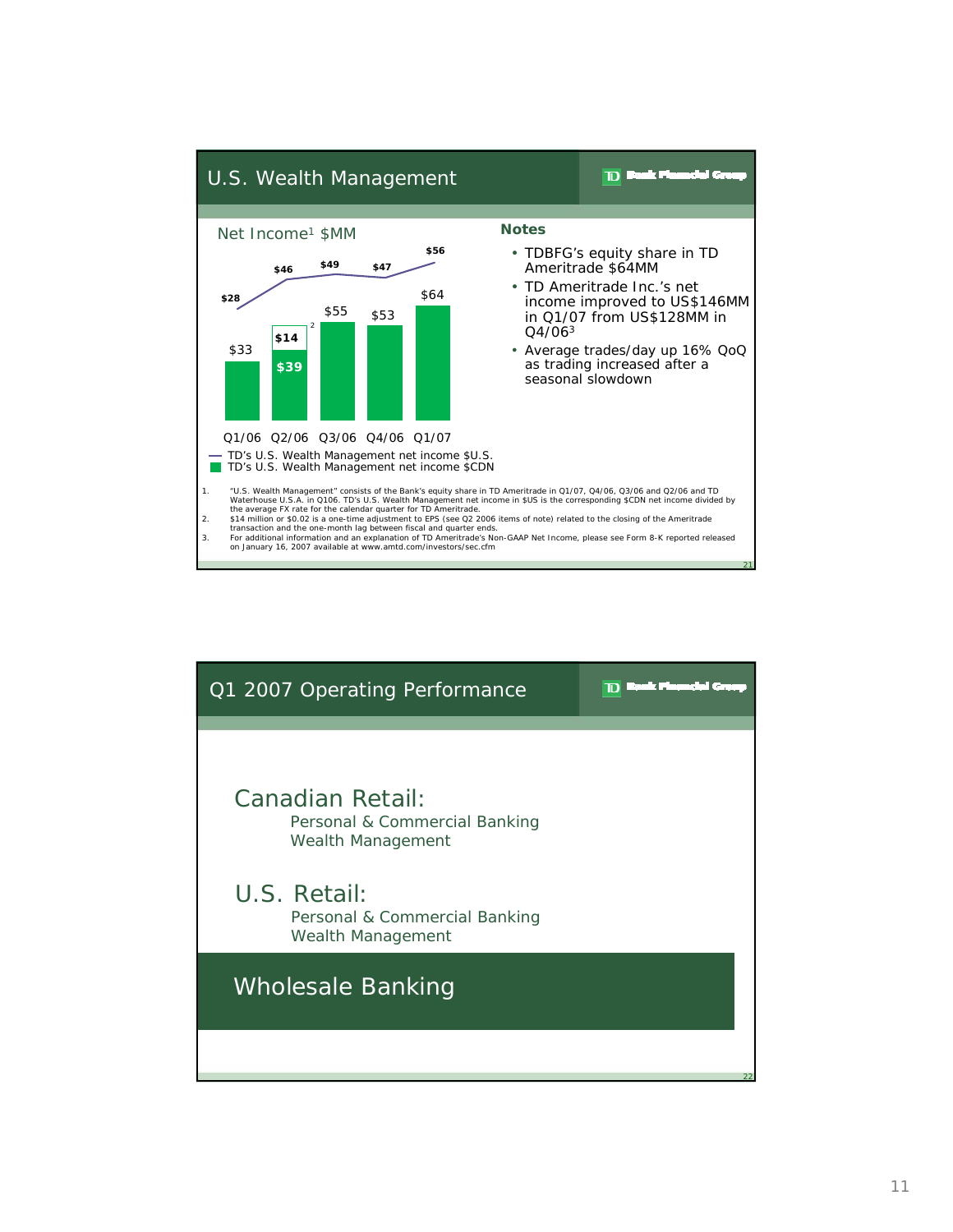

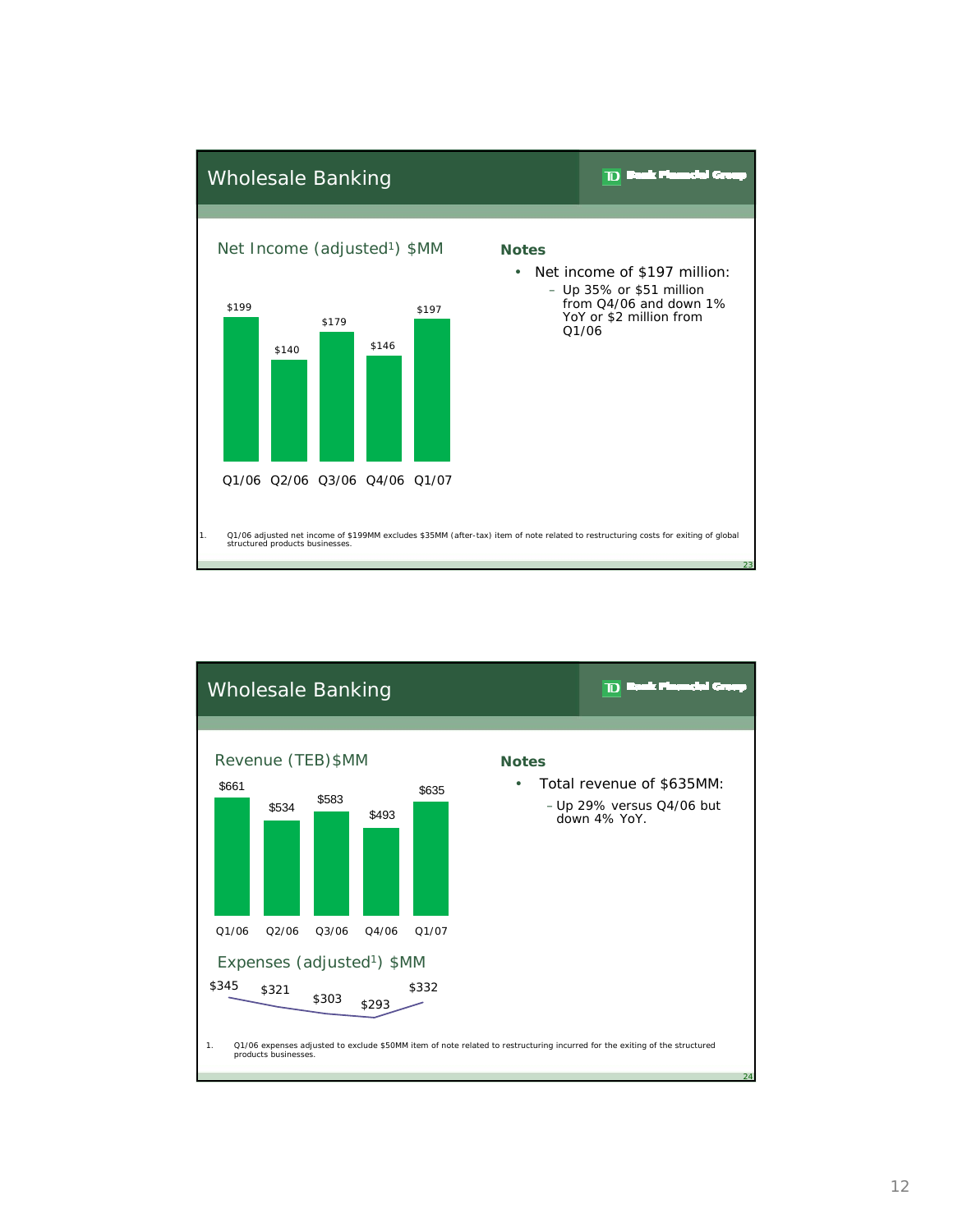

## **ADDITIONAL INFORMATION AND WHERE TO FIND IT**

In connection with the proposed merger between TD Banknorth and a wholly-owned subsidiary of The Toronto-Dominion Bank, TD Banknorth filed a revised preliminary proxy statement with the Securities and Exchange Commission on February 13, 2007. TD Banknorth will also file a definitive proxy statement with the Securities and Exchange Commission in connection with the proposed merger. **Stockholders of TD Banknorth are urged to read the definitive proxy statement regarding the proposed merger when it becomes available, because it will contain important information.** Stockholders will be able to obtain a free copy of the definitive proxy statement as well as other filings containing information about TD Bank Financial Group and TD Banknorth, when available, without charge, at the Securities and Exchange Commission's Internet site (http://www.sec.gov). In addition, copies of the definitive proxy statement can be obtained, when available, without charge, by directing a request to TD Bank Financial Group, 66 Wellington Street West, Toronto, ON M5K 1A2, Attention: Investor Relations, (416) 308-9030, or to TD Banknorth Inc., Two Portland Square, P.O. Box 9540, Portland, ME 04112-9540, Attention: Investor Relations, (207) 761-8517.

 $\mathbf{D}$ 

TD Bank Financial Group, TD Banknorth, their respective directors and executive officers and other persons may be deemed to be participants in the solicitation of proxies in respect of the proposed transaction. Information regarding TD Bank Financial Group's directors and executive officers is available in its Annual Report on Form 40-F for the year ended October 31, 2006, which was filed with the Securities and Exchange Commission on December 11, 2006, and its notice of annual meeting and proxy circular for its most recent annual meeting, which was filed with the Securities and Exchange Commission on February 24, 2006. Information regarding TD Banknorth's directors and executive officers is available in TD Banknorth's proxy statement for its most recent annual meeting, which was filed with the Securities and Exchange Commission on March 30, 2006. Other information regarding the participants in the proxy solicitation and a description of their direct and indirect interests, by security holdings or otherwise, are contained in the revised preliminary proxy statement and Amendment No.1 to the Schedule 13E-3 transaction statement filed with the Securities and Exchange Commission on February 13, 2007.

26